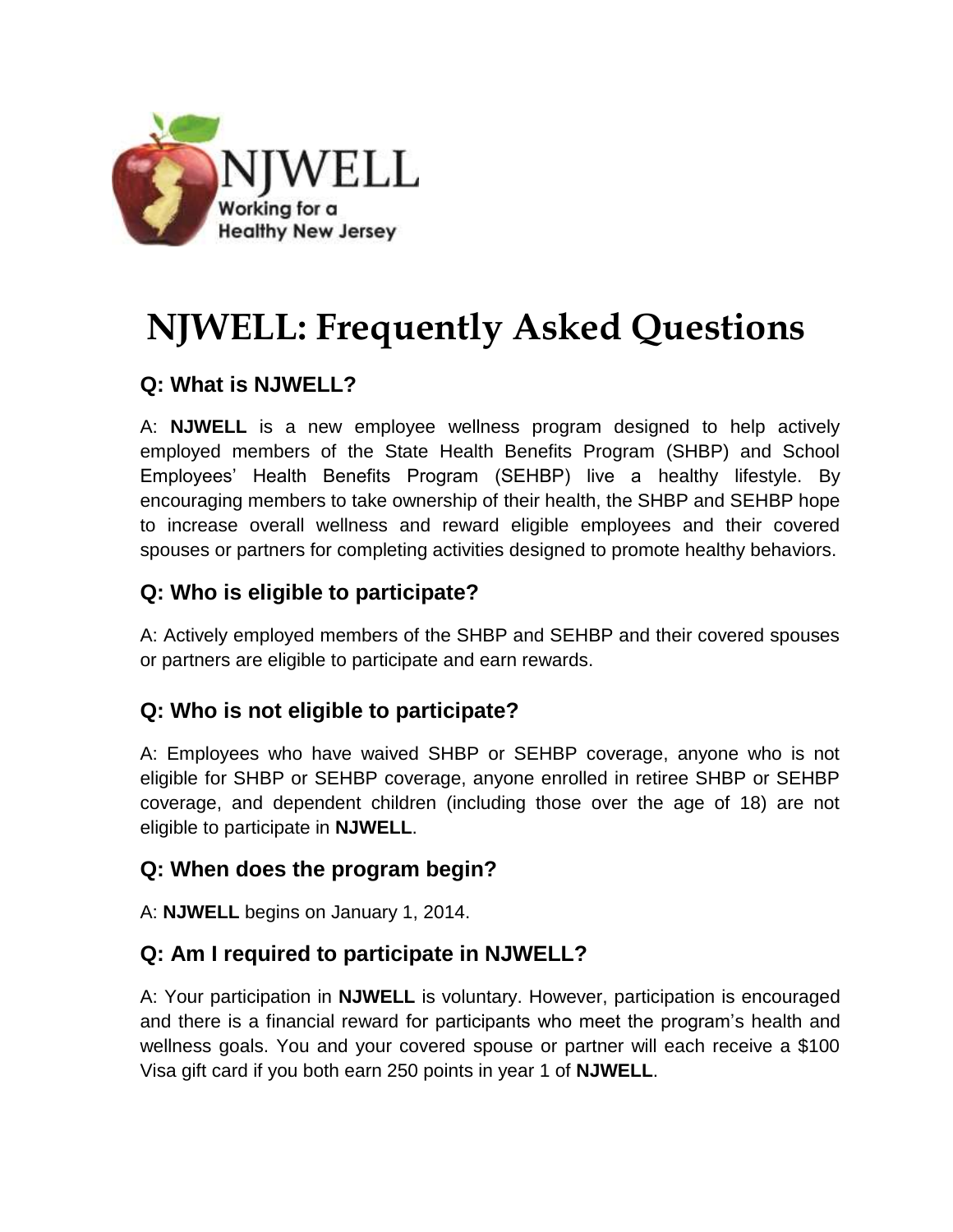## **Q: Do I have to sign up to join NJWELL?**

A: No. **NJWELL** is included in your SHBP or SEHBP health benefits plan starting January 1, 2014. Anyone who is eligible to participate in **NJWELL** can earn points and achieve a financial reward by meeting the program's health and wellness goals. There is no paperwork required to join **NJWELL**, but you will need to register for your SHBP or SEHBP health insurance carrier's online portal in order to complete certain activities and to keep track of your progress towards your financial reward.

## **Q: Why should I participate in NJWELL?**

A: **NJWELL** is a comprehensive program, designed to help SHBP and SEHBP members and their covered spouses or partners improve their overall health and wellbeing. **NJWELL** will help you identify potential health risks and give you an opportunity to speak to a counselor or doctor about your 'health indicators.' In addition, participants receive financial rewards for earning enough points to meet **NJWELL**'s health and wellness goals.

## **Q: Does it cost me anything to participate in NJWELL?**

A: **NJWELL** is a free program available to all actively employed members of the SHBP and SEHBP. If you earn a financial reward for your participation, the value of the reward is considered taxable income.

## **Q: What does a participant have to do? How do I earn points?**

A: Starting January 1, 2014, **NJWELL** participants will receive 150 points for completing an online Health Assessment and 100 points for completing a Biometric Screening. Members of the SHBP or SEHBP and their covered spouses or partners who successfully earn 250 points by completing these simple activities before October 31, 2014 will each receive a \$100 Visa gift card.

## **Q: Who keeps track of my points?**

A: **NJWELL** is administered by your SHBP or SEHBP health insurance carrier. All SHBP and SEHBP health plans are administered by Horizon Blue Cross/Blue Shield of New Jersey or Aetna. Starting in January, you can keep track of your **NJWELL** point totals, and take advantage of a wide variety of health and wellness tools by registering for your insurance carrier's online portal. Horizon members can register at [www.horizonblue.com/SHBP](http://www.horizonblue.com/SHBP) Aetna members will be able to register for the Aetna/ActiveHealth online portal as of January 1, 2014.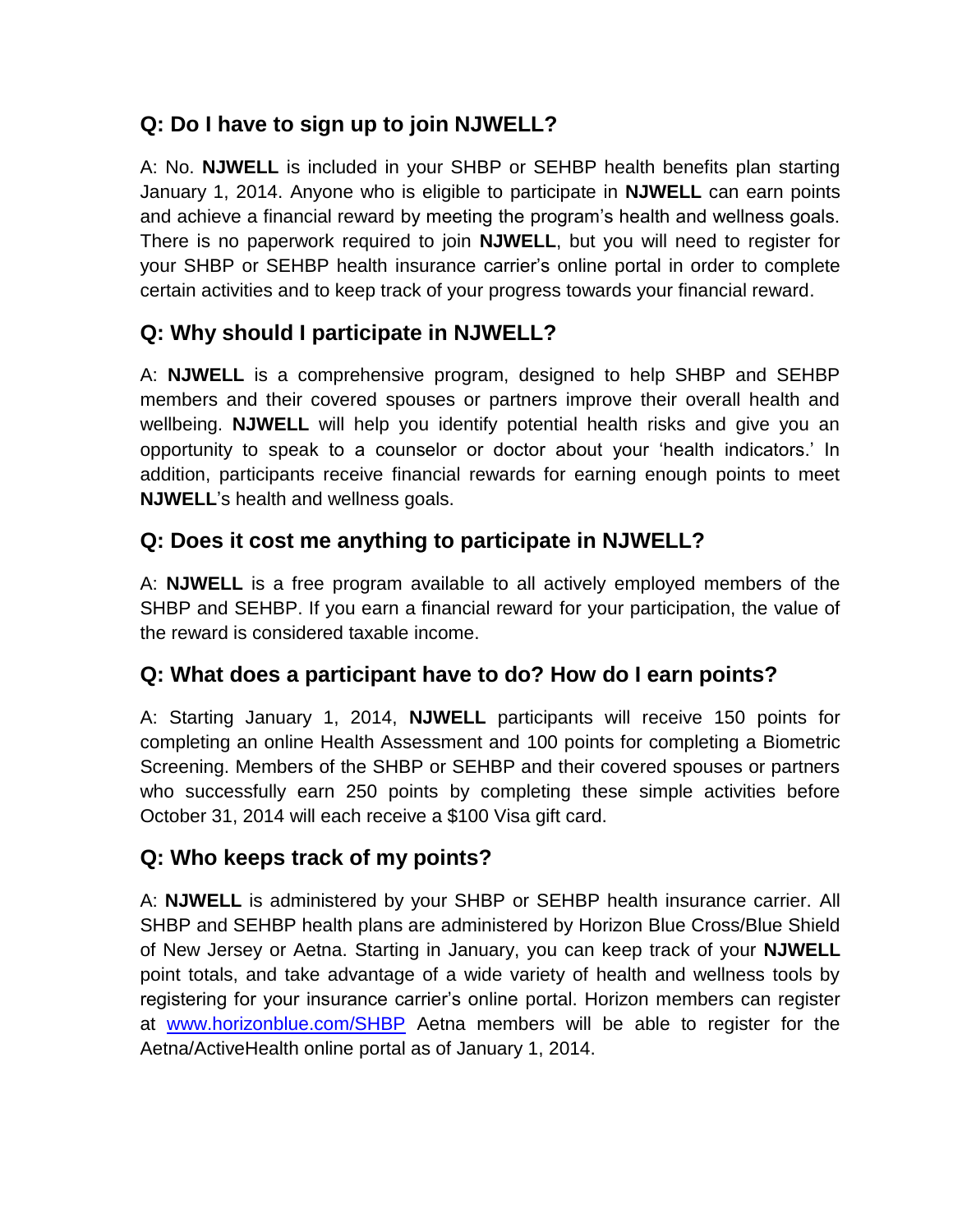## **Q: How will I get my Visa gift card?**

A: Once your eligibility for the financial reward has been reported, your Visa gift card will be mailed to the home address you have on file with the SHBP or SEHBP. Check with your health plan and make sure that your home mailing address is up to date. Gift cards will begin to be released in February, 2014 and will continue to be issued as **NJWELL** participants earn their financial rewards. Financial incentives are considered taxable income.

# **Q: What is a Biometric Screening?**

A: A Biometric Screening is a health screening that helps you learn about your biometric numbers. The screening will analyze your Total Cholesterol, HDL ("good" cholesterol), LDL ("bad" cholesterol), HDL to Total Cholesterol Ratio, Triglycerides, Glucose (sugar), and Body Mass Index (BMI). You will also have your pulse and blood pressure measured during the screening. You can complete the screening and receive 100 points by having your doctor report the measures on a Physician Form at your annual physical examination. The Physician Form will be made available starting January 1, 2014.

## **Q: What is a Health Assessment?**

A: The Health Assessment is a private and secure online questionnaire about medical history and lifestyle habits. Responses to the questionnaire, combined with the screening results, help measure a member's current health status, determine health risks, and offer a plan of action on how the member's health can be improved. The Health Assessment is located on your health insurance carrier's online portal. Horizon members can register at [www.horizonblue.com/SHBP](http://www.horizonblue.com/SHBP) Aetna members will need to register for the Aetna/ActiveHealth online portal starting on January 1, 2014. A link to the Aetna/ActiveHealth portal will be provided on January 1. Note: you cannot earn points for completing the Health Assessment until **NJWELL** officially starts on January 1, 2014.

## **Q: Who sees the results of my Biometric Screening and/or Health Assessment?**

A: Your individual results will be kept completely confidential. Any Personal Health Information (PHI) gathered during the screening or assessment is protected by federal and state privacy laws including the Health Insurance Portability and Accountability Act (HIPAA). "Aggregated data" may be reported in order to develop future **NJWELL** initiatives and activities that will benefit SHBP and SEHBP members based on the health needs of the entire population.